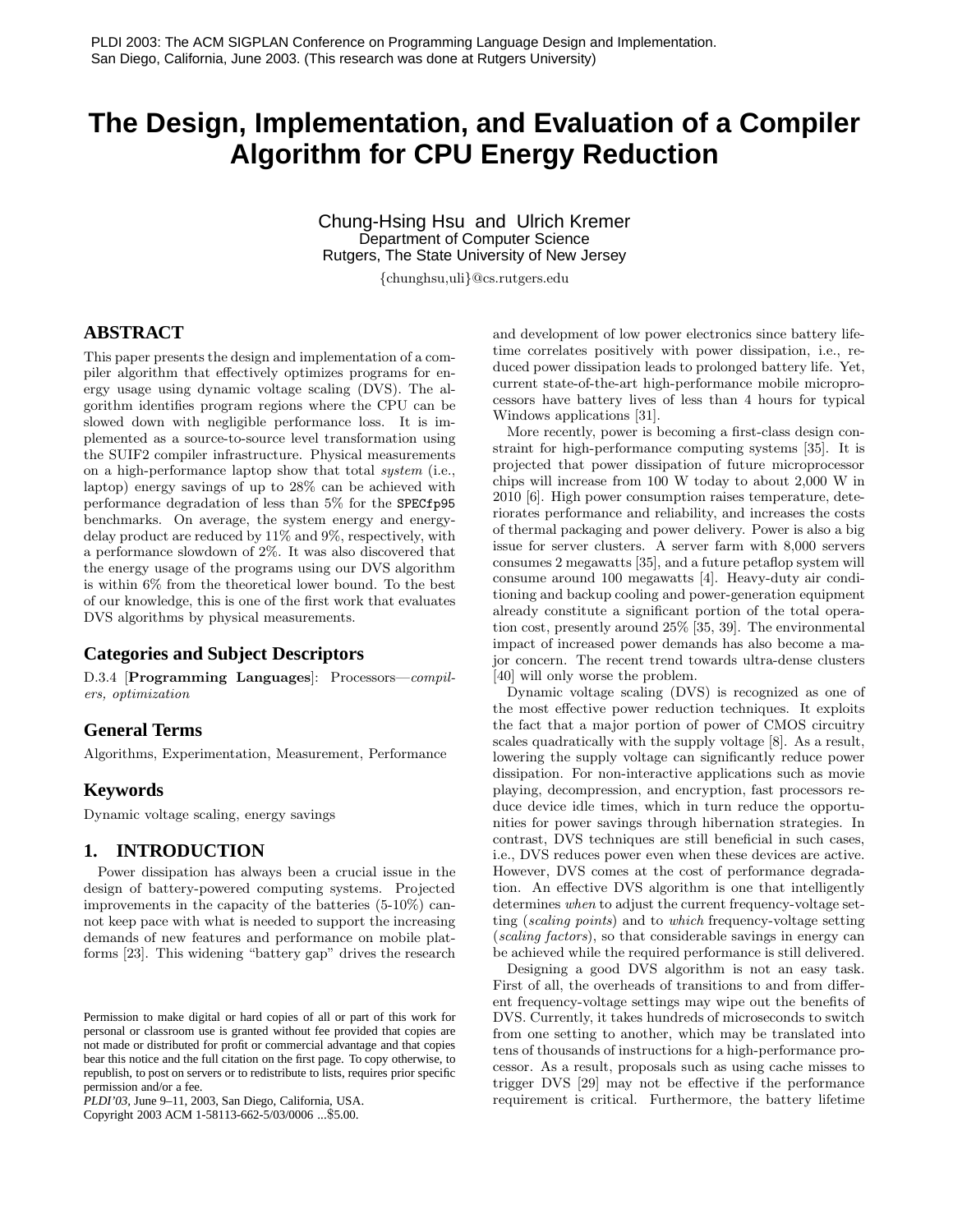does not have a simple linear relationship with the power consumption of the circuit. It has been shown that the maximum battery lifetime is achieved when the variance of the discharge current distribution is minimized [36]. Most prior DVS algorithms do not consider these transition overheads. Recent work (e.g., [1, 18, 50]) starts to pay attention to these costs.

Even if the transition overheads are taken into account, the design of a good DVS algorithm is still not easy. A simple approach is to identify regions that show energy reduction potential within the performance bounds, and to execute these regions at lower frequencies. This is exactly the philosophy behind many so-called interval-based DVS algorithms (e.g. [37, 10, 27, 13, 44, 43, 28]). Interval-based DVS algorithms adapt to the variations of a workload closely by calculating a scaling factor at the beginning of each fixedlength time interval. Unfortunately, in practice, a recent study by Grunwald et al. [15] shows noticeable performance loss in some of interval-based algorithms. Theoretically, it has been formally proved [51, 21] that the optimal DVS algorithm is to run each non-interactive task at a constant speed and complete it right at the deadline. Ishihara and Yasuura goes further by showing that, in a system where only a limited set of voltage-frequency settings are available, at most two of the settings are required to implement the optimal DVS algorithm. While this strategy seems simple and attractive, it is practically not implementable for tasks whose execution times are unknown in advance,

The impact of shutting down other computer components, such as the disk and the display, is another factor a good DVS algorithm needs to take into account. In this setting, running at a higher frequency and turning off components may result in lower energy usage than running at a slow speed and leaving them on (until the deadline) [27, 33]. In other words, running as slowly as possible will minimize the CPU energy consumption but increase the total system energy consumption, because the power-consuming non-CPU devices stay on longer. Similarly, the performance impact of computer components may need to be considered as well. For example, nonideal memory behavior are identified in [5, 30], which may affect the choice of the scaling factor at each scaling point.

This paper presents the design and implementation of a compiler algorithm that effectively addresses the aforementioned design issues. The idea is to identify the program regions in which the CPU is mostly idle due to memory stalls, and slow them down for energy reduction. On an architecture that allows the overlap of the CPU and memory activities, such slow-down will not result in serious performance degradation. As a result, it alleviates the situation where non-CPU system components become dominant in the total system energy usage. The algorithm takes transition overheads into account, and is evaluated on a real system with the total system energy as the comparison metric. More importantly, the algorithm is parametric. A set of parameter values is provided and shown to be appropriate for the effectiveness of the algorithm. Finally, we choose to use SPECfp95 benchmark suite for experiments because of its variety of CPU-boundness, which will be explained later, and because we target both mobile computers and high-performance systems. The main contributions of this paper include

• the design and implementation of a compiler-directed

DVS algorithm, and the evaluation of its effectiveness on a real high-performance laptop machine through physical measurements. To the best of our knowledge, this is one of the first implementation of a DVS algorithm on a real system.

- physical measurements showing that total *system* energy savings in the range of 0% to 28% can be achieved with performance degradation from 0% to 4.7% for the SPECfp95 benchmarks. On average, the energy usage and energy-delay product are reduced by 11% and 9%, respectively, at a performance penalty of 2.15%. To the best of our knowledge, this is one of the first evaluation using physical measurements and addressing total system energy usage.
- further findings that our profile-driven algorithm is able to reduce energy usage within 6% from the theoretical lower bound, and that its effectiveness is not critically dependent on the training inputs.
- a study of two commercial laptops from the system design point of view. The experimental results show that in some cases the high-performance high-power system together with our DVS algorithm is more energy efficient than the low-performance low-power system. We are not aware of any similar study published in the literature.

The rest of the paper is organized as follows: Section 2 lists some of the previous work. Section 3 discusses in detail the design and implementation of our compiler-directed DVS algorithm. The experiment setup and results are discussed in Section 4, followed by conclusions and future work in Sections 5.

#### **2. RELATED WORK**

There are many proposed DVS algorithms in the literature. Due to the space limitation, we only discuss work related to intra-task DVS algorithms, as which our algorithm can be categorized. An intra-task algorithm allows the scaling points to be put in the middle of a task execution. The determination of scaling points and the calculation of scaling factors may be done off-line or on-line.

Interval-based DVS algorithms are one type of intra-task algorithms. They operate at fixed-length time intervals and rely solely on the state of the system and the trace history to determine the scaling factors. Examples in this category include [37, 10, 27, 13, 44, 43, 28]. Checkpoint-based algorithms are another type of intra-task algorithms. In this type of algorithm, the scaling points are identified off-line and the scaling factors are calculated on-line [25, 34, 42, 3]. In contrast to interval-based algorithms which place scaling points at the beginning of each fixed-length interval, checkpoint-based algorithms place scaling points at selected branches to exploit the slacks due to run-time variations. As a result, they require off-line program analysis to identify the candidate branches.

The algorithm we present in this paper identifies scaling points and determines scaling factors off-line, with the help of profile data. Our algorithm has many significant differences from the algorithms mentioned above. Our algorithm has a tighter performance constraint in mind. Many existing algorithms use the worst-case execution time or the execution time of the unoptimized program as the performance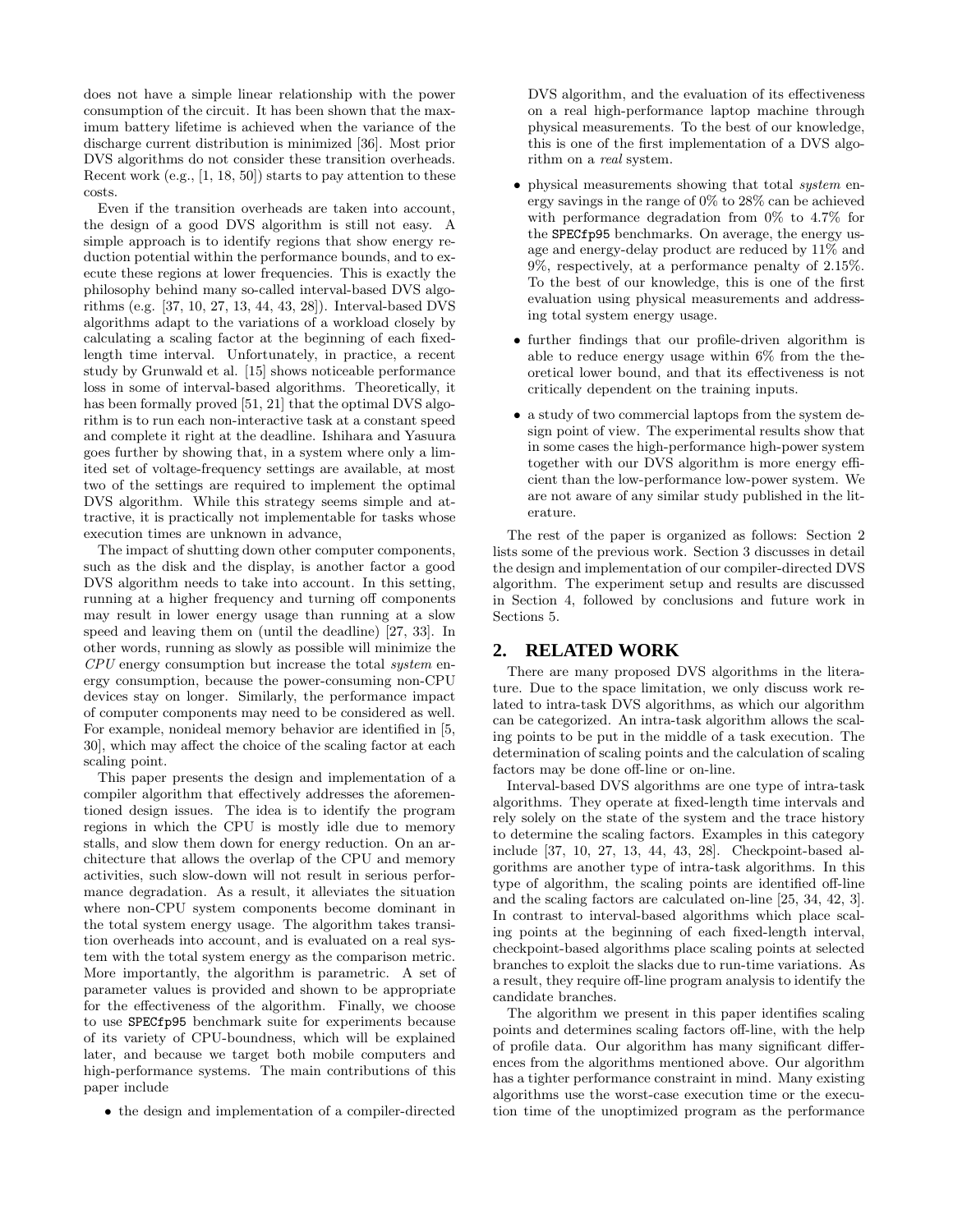constraint. In our experiments, 5% of the total execution time of the optimized program is all the slack time DVS can exploit. As we will show in Section 4.4, tighter performance constraint may lead to better system energy efficiency.

Our algorithm also takes the transition overheads into account and is evaluated on real systems with the measurements of the total system energy usage. Many of the previous results were based on simulation, using simulators such as Wattch [7] and SimplePower [52], and evaluated the proposed algorithms using the power model associated with the particular simulator. As a consequence, the quality of the comparison results relies on the accuracy of the power model in a simulator. To the best of our knowledge, our work is one of the first attempts in using the physical measurement for the evaluation of the DVS algorithms. Pillai and Shin [38] evaluated their inter-task algorithm on a laptop with a 550 MHz AMD K6-2+ chip. Flautner and Mudge [12] implemented their inter-task algorithm on a laptop with a 300-600 MHz Transmeta TM5600 processor.

Our work adopts a table-driven approach similar to the one presented by Saputra et al. [41]. However, the table entries in our algorithm only store the performance information, through profiling, and the energy information is derived from an analytical model. In contrast, their algorithm stores both performance and energy information in the table. The work in this paper is also different from our previous work in [20, 18]. In the previous work, an analytical performance prediction model was used. As a result, the effectiveness of the DVS algorithm depends on how well the performance model predicts the target architecture. In this work we treat the target architecture as a black box. In addition, this work presents a more general framework for our DVS algorithm and introduces an additional constraint for a better quality of the algorithm. Finally, the work of [20, 18, 41] was done using a simulator, while the work presented in this paper uses physical measurements for evaluation, and targets total system energy usage, not only energy usage of single system components.

#### **3. THE ALGORITHM**

We propose a DVS algorithm which can be summarized as solving the following minimization problem.

$$
\min_{R,f} P_f \cdot T(R,f) + P_{f_{max}} \cdot T(P - R, f_{max})
$$
  
+
$$
P_{trans} \cdot 2 \cdot N(R)
$$
 (1)

subject to

$$
T(R, f) + T(P - R, f_{max}) +
$$
  
\n
$$
T_{trans} \cdot 2 \cdot N(R) \le (1 + r) \cdot T(P, f_{max})
$$
\n(2)

The problem simply states: given a program P, find a region R and a frequency f such that, if region R is executed at frequency f and the rest of the program  $P - R$  is executed at the peak frequency  $f_{max}$ , the total execution time plus the switching overhead  $T_{trans} \cdot 2 \cdot N(R)$  is increased no more than r percent of the original execution time  $T(P, f_{max})$ , while the total energy usage is minimized. Here  $T(R, f)$ represents the total execution time of region R running at frequency f,  $N(R)$  represents the number of times region R is executed,  $P_f$  represents the power dissipation of the system at frequency  $f$ , and  $T_{trans}$  and  $P_{trans}$  represent a single switching overhead in term of performance and power, respectively.

In our DVS algorithm, a program region  $R$  is assumed to be a single entry and single exit program structure. Examples of a region include a loop nest, a call site, a called procedure, a sequence of statements, or even the entire program. While this definition may sound too restrictive, it is able to guarantee that all the top-level statements inside a region are executed the same number of times. As a result, the algorithm is able to count the number of occurrences of DVS switchings as  $2\cdot N(R)$ , since the algorithm assumes that DVS interface will only be called at the entry and the exit of the region. Experiments have shown that this definition works reasonably well in practice.

Besides the performance constraint in Equation (2), our DVS algorithm introduces an additional constraint on the size of the selected region, namely

$$
T(R, f_{max})/T(P, f_{max}) \ge \rho \tag{3}
$$

Equation  $(3)$  enforces the size of the selected region R to be sufficiently large for two reasons. First, it makes sure that the region takes longer time to execute than a single execution of the DVS call. Furthermore, our past experience has suggested that executing a larger region (in time) at a higher frequency often has less performance impact than executing a smaller region at a lower frequency. The importance of introducing Equation (3) will be illustrated in Section 4.7.

In short, the DVS algorithm we propose in this paper is parameterized by four sets of factors. Tables  $T(R, f)$  and  $N(R)$  capture the behavior of the input program. Parameters  $P_f$ ,  $T_{trans}$ , and  $P_{trans}$  model the underlying machine. Parameter  $r$  represents the user's specification, while parameter  $\rho$  is a design parameter for the compiler.

#### **3.1 Implementation Details**

The prototype for our DVS algorithm is implemented as a profile-driven source-to-source transformation in SUIF2 [48], as shown in Figure 1. It starts by instrumenting the input program at selected program locations (the instrumentation phase). The instrumented code is then executed, filling a subset of entries in tables  $T(R, f)$  and  $N(R)$  (the profiling phase). Once the profiling is done, the rest of table entries are derived based on these filled entries. Then the minimization problem is solved by enumerating all possible regions and frequencies. Finally, the corresponding DVS system calls are inserted at the boundaries of the selected region (the selection phase).

Two kinds of program constructs are instrumented in our implementation, namely, all sites and explicit loop structures. Explicit loop structures include for and while loops. Currently, loops based on goto's are not instrumented and will not be considered as candidate regions.

The profiling of the instrumented program only constructs part of tables  $T(R, f)$  and  $N(R)$ . The rest of the table entries are derived using the rules shown in Figure 2. In order to do this, an interprocedural analysis pass is implemented. The pass traverses all procedures reachable from the main routine in reverse topological order, treating strongly connected components in the call graph as single nodes. For each visited procedure, the annotated abstract syntax tree (AST), embedded in the SUIF2 intermediate format, is traversed in a bottom-up fashion. To improve the efficiency, only AST nodes representing if statements, explicit loop structures, and call sites are annotated with the appropriate  $T(R, f)$  and  $N(R)$  values. The corresponding values for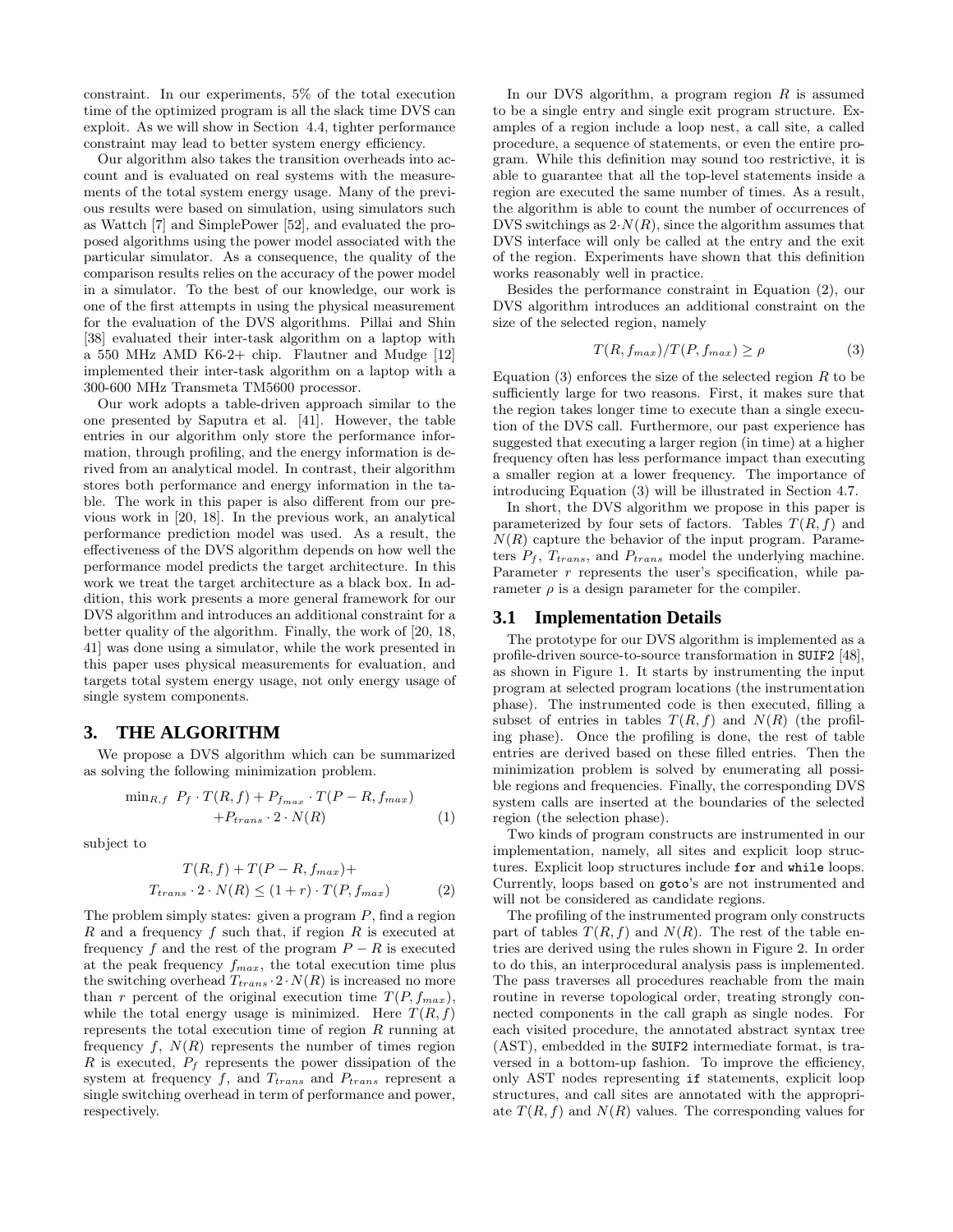

Figure 1: The flow diagram of the compiler implementation.

sequences of regions as a larger region are computed "on the fly" in the selection phase.

Note that only regions in a forward sequencing manner are taken into account. That is, for program construct

loop() sequence
$$
(R_1, \ldots, R_n)
$$

the regions composed of  $R_i \to R_{i+1} \to \ldots \to R_j$  for  $j \geq i$ are considered, but not the "wrap-around" regions,  $R_i \rightarrow$  $\ldots \to R_n \to R_1 \to \ldots \to R_j$  for  $j < i$ .

#### **3.2 An Illustrating Example**

In this section, we illustrate our compiler algorithm using an example program shown on the left in Figure 3. The example code is presented in terms of control flow between what we call *basic* regions, where L and C stand for loop nests and call sites, respectively. The algorithm first identifies which regions to instrument. In our example, it is these basic regions our algorithm instruments. After the profiling phase, the entries of  $T(R_i, f)$  and  $N(R_i)$  for these regions are filled, as shown on the right in Figure 3 assuming only two CPU frequencies  $f_{max}$  and  $f_{min}$  are available. Then, the algorithm starts to consider other candidate regions which we call combined regions. For example, if(L4,L5) is a candidate region since it is an if-then-else construct that encloses regions L4 and L5. Similarly, seq(C2,C3) is a candidate region that consists of two consecutive procedure calls. The region seq(C2,C3,if(L4,L5)) is also considered as a candidate region. Even the entire program foo is treated as a candidate region in our implementation.

Not all combinations of regions are qualified as candidate regions. For example, seq(C1,C2) is not considered as a combined region since it has two entry points, one at the entry of C1 and the other at the entry of C2. Similarly, seq(C3,L4) is not a candidate region because of the two exit points. Our current implementation does not consider region seq(if(L4,L5),L2) either. While it satisfies the single-entry-single-exit property, it does not satisfy our forward sequencing restriction. The particular reason for us to impose this restriction is to reduce the number of candidate regions that need to be examined in the region selection phase. For our example, there are nine regions total.

During the selection phase, the values of  $T(R, f)$  and  $N(R)$  for the combined regions are required. To derive the values, our implementation follows the rules in Figure 2. For example, the execution time of region if  $(L4, L5)$  running at

```
if statement:
R: if () then R_1 else R_2T(R, f) = T(R_1, f) + T(R_2, f)N(R) = N(R_1) + N(R_2)
```

```
explicit loop structure:
R: \textbf{loop} () R_1T(R, f) = T(R_1, f)N(R) is profiled
```
call site:  $R:$  call  $F()$  $T(R, f) = T(F, f) \cdot N(R)/N(F)$  $N(R)$  is profiled

sequence of regions:  
\n*R*: **sequence**(
$$
R_1, ..., R_n
$$
)  
\n
$$
T(R, f) = \sum \{T(R_i, f) : 1 \le i \le n\}
$$
\n
$$
N(R) = N(R_1) = ... = N(R_n)
$$

procedure:  $F:$  procedure  $F() R$  $T(F, f) = T(R, f)$  $N(F) = \sum \{N(R_i): R_i \text{ is a call site to } F(\)$ 

#### Figure 2: The rules of deriving the table entries  $T(R, f)$  in our DVS algorithm.

frequency f can be derived as the sum of execution times of regions L4 and L5 running at frequency  $f$ , i.e.,

$$
T(\texttt{if(L4,L5)}, f) = T(\texttt{L4}, f) + T(\texttt{L5}, f)
$$

As a result, our implementation derives  $T(\text{if}(L4, L5), f_{max})$  $= 8 + 2 = 10$  and  $T(\text{if}(L4, L5), f_{min}) = 12 + 4 = 16$ . The number of visits in region  $if(L4, L5), N(if(L4, L5))$  can be derived as ten. For the call sites, let us assume C1 and C3 call to the same procedure foo, which is only called by these two sites and contains basic regions. Our implementation attributes the time period from the entry of C1 to the entry of the first encountered basic region in  $f \circ \sigma$  to  $T(\text{C1}, f)$ . This profiled time is usually very small; in our case it is zero. As a result, we need to "recover" the execution time for each call site. The rule in Figure 2 assumes the execution time of a call does not depend on the actual parameters. We can then estimate the execution time for call site C1 as

$$
T(\text{C1}, f) = T(foo, f) \cdot 1/(1+10)
$$

where  $T(foo, f)$  is the estimated total execution time for procedure foo running at frequency f.

Finally, our implementation enumerates all candidate regions with respect to the minimization problem shown in Equations  $(1)$ – $(3)$ . In general, our implementation examines many more candidate regions. For example, it found 30 program locations to instrument in the SPEC95 swim benchmark and considered 2387 candidate regions.

#### **3.3 Discussion**

The proposed DVS algorithm is parameterized in terms of  $T(R, f)$  without describing how to compute these values. Our current implementation uses profiling to get these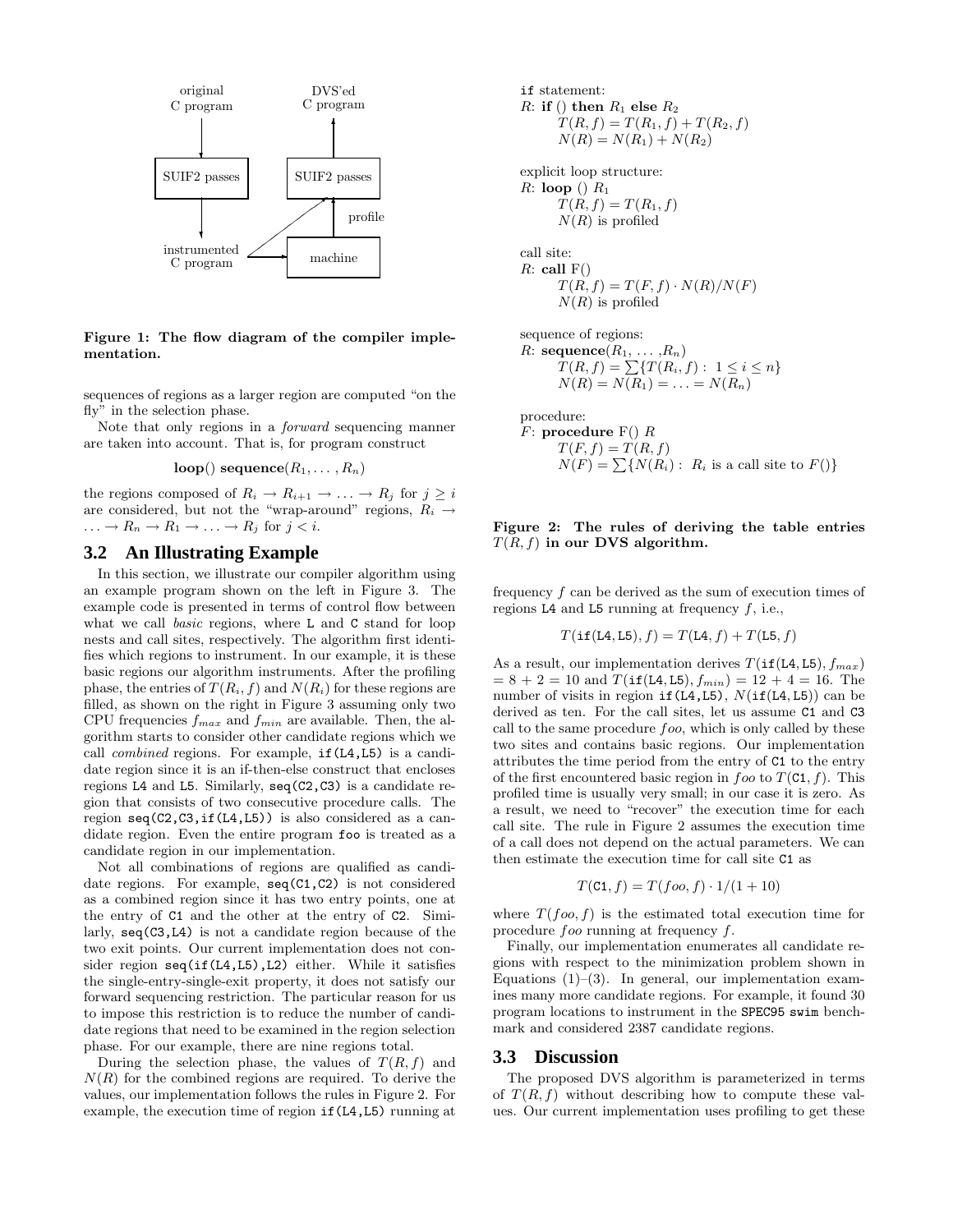

Compaq spec | Presario 715US AMD CPU mobile Athlon 4 f 600-1200 MHz V 1.15-1.45 V front side bus DDR 100 MHz memory 256 MB PC-133 graphics VIA 16 MB LCD display  $\parallel$  14.1-inch 1024x768 disk  $\parallel$  20 GB

| 600  | 1.15 |
|------|------|
| 700  | 1.20 |
| 800  | 1.25 |
| 900  | 1.30 |
| 1000 | 1.35 |
| 1100 | 1.40 |
| 1200 | 1.45 |
|      |      |

Table 1: The system configuration of the Compaq Presario 715US notebook computer.

Figure 3: The example program is shown on the left in terms of control flow between regions. The table on the right represents the profiled data for the instrumented regions.

values. Profile-driven compiler optimization has its advantages and disadvantages. A program optimized with respect to one data input or machine configuration may not work well on another input or configuration. Profile-driven optimization also increases the compilation time. On the other hand, profiling captures more system effects which a compiler model may have difficulty to model, is more generally applicable, and allows more aggressive optimization. Our early work [19] proposed a compiler model that enables us to profile  $T(R, f_{max})$  and estimate the rest of  $T(R, f)$  analytically. While it may shorten the compilation time, this early work involves the computation of the memory stall time for each region and requires the help from performance counters in the system. Unfortunately, for the target system we experimented on (described later), we had a hard time relating the counted events to the actual performance. This is partially due to the lack of documentation and desired event types. Using a compile-time prediction model to compute all  $T(R, f)$  entries sounds attractive since it is "portable" across different data inputs and machine configurations. However, the quality of the optimized code highly depends on the accuracy of the model which is hard to guarantee due to the complex interaction between all components in the system.

### **4. EXPERIMENTS**

## **4.1 Hardware Platform**

The hardware platform is a Compaq Presario 715US notebook computer. We chose this laptop as our hardware platform for at least three reasons. First of all, notebook computers are battery-powered and are therefore very sensitive to energy consumption. Secondly, the technology used in notebook computers today addresses more power issues and will soon be adapted to the high-performance systems for temperature control. Thirdly, this laptop is equipped with a high-performance microprocessor (mobile AMD Athlon 4) that allows DVS. Intel's Xscale-based processors, although they support DVS, do not have floating-point units. Transmeta's Crusoe processors do not provide enough memory level parallelism (i.e., allow multiple outstanding cache misses at the same time) which is a salient feature in many highperformance computers.

The Presario computer is equipped with a high-performance mobile AMD Athlon 4 microprocessor. The processor is a 3-way superscalar out-of-order decode and execution decoupled computing engine with dynamic branch prediction and speculative execution. It contains a 64KB instruction cache, a 64KB data cache, a full-speed on-die 256 KB level two exclusive cache, and a hardware data prefetching unit. The processor supports DVS under software control. For our experiments, it is able to operate from 600 MHz at 1.15 V to 1200 MHz at 1.45 V, wih 7 different frequency-voltage pairs. Table 1 summaries the configuration of the system.

### **4.2 Software Platform**

The Linux 2.4.18 kernel was installed on the laptop. All the benchmarks were compiled by the GNU compilers using optimization level -O2. The DVS support is done through user-level system calls. The input of a DVS call is the desired frequency. The call will find the corresponding voltage and write both frequency and voltage encodings into machinespecific registers. The registers' values are then used by the regulator to adjust the CPU clock frequency and voltage level.

To profile the values of  $T(R, f)$  and  $N(R)$ , we also implemented another user-level system call. The input of such a call is the region number. For  $T(R, f)$ , a high-resolution timer is needed to measure the elapsed time between two such system calls. We did this by reading out the current cycle counter value on a per-process basis. For  $N(R)$ , the system call implementation maintains a table indexed by the region number and increments the appropriate table entry.

#### **4.3 Benchmark Choices**

The SPECfp95 benchmark suite was used for experiments because of its variety of CPU-boundness and because we target both mobile computers and high-performance systems. We found that the overall energy savings for a benchmark correlates negatively with the CPU boundness of the benchmark. In other words, less CPU-bound applications have potentially more energy reduction. Here we define the CPU boundness  $\beta_{cpu}$  as a ratio between 0 and 1, with 1 being extremely CPU-bound, using the least square fitting of  $\{T_f$ } to the following linear model.

$$
T_f / T_{f_{max}} = \beta_{cpu} \cdot (f_{max} / f) + c_0
$$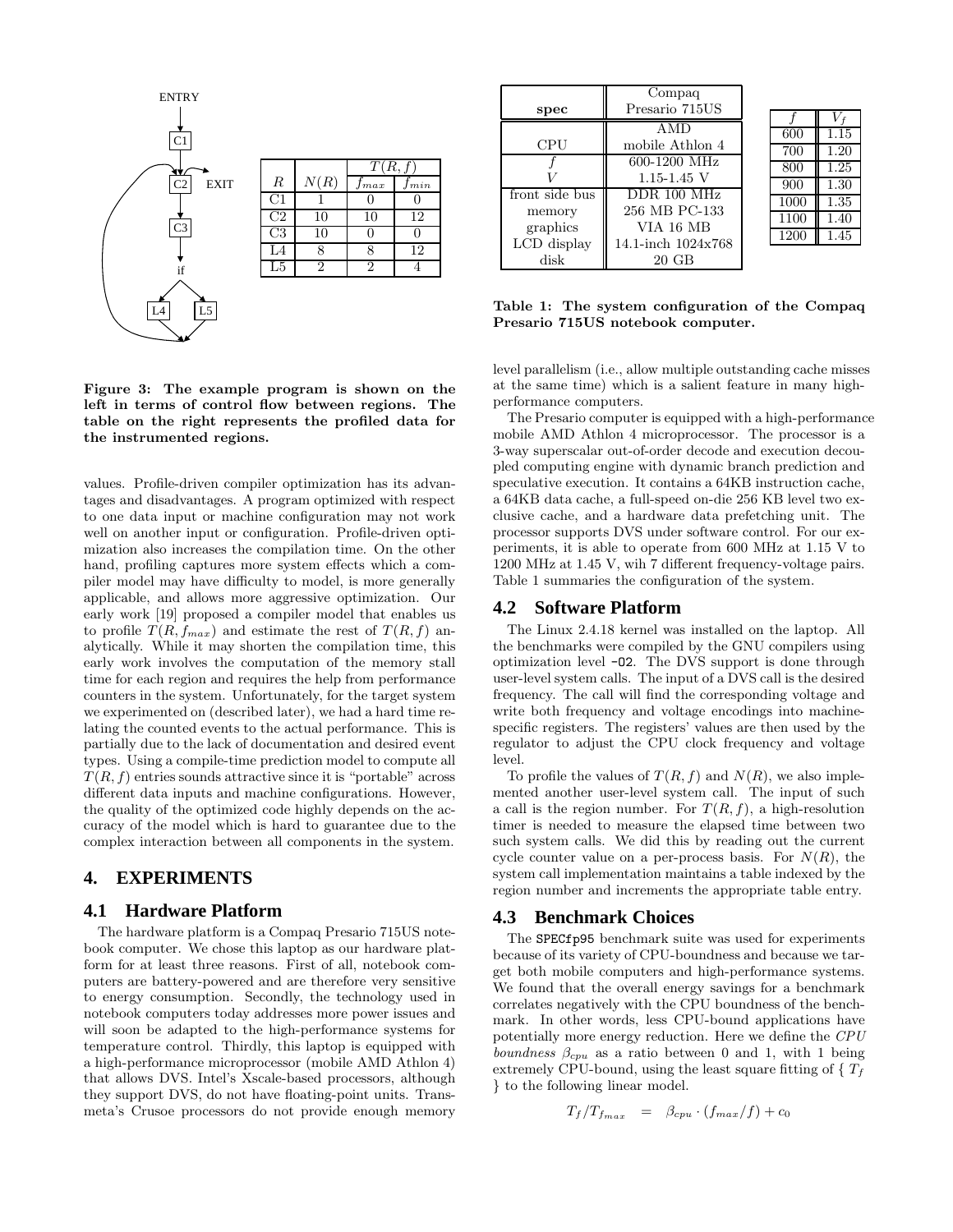| SPECfp95  |               |                            |               |
|-----------|---------------|----------------------------|---------------|
| benchmark | $\beta_{cpu}$ | SPECint95                  |               |
| swim      | 0.04          | $\operatorname{benchmark}$ | $\beta_{cpu}$ |
| tomcaty   | 0.06          | compress                   | 0.47          |
| hydro2d   | 0.13          | vortex                     | 0.70          |
| su2cor    | 0.17          | $_{\rm gcc}$               | 0.83          |
| applu     | 0.30          | ijpeg                      | 0.95          |
| apsi      | 0.37          | h                          | 1.00          |
| mgrid     | 0.45          | perl                       | 0.98          |
| wave5     | 0.57          | go                         | 1.00          |
| turb3d    | 0.75          | m88ksim                    | $1.00\,$      |
| tpppp     | $1.00\,$      |                            |               |

Table 2: The potential DVS energy savings and performance slopes of the SPEC95 benchmarks.

Table 2 shows the corresponding CPU-boundness for each benchmark in the entire SPEC95 benchmark suite. It can be seen that **SPECfp95** benchmarks have a wider range of program behavior than SPECint95 benchmarks. Recent studies [45, 46] have shown that typical multimedia benchmarks are more CPU-bound than SPECint95 benchmarks. This is partially due to the fact that many of the popular multimedia benchmarks are really compression and decompression programs [24]. In addition, a recent study [22] observes that multimedia applications do not just contain fixed-point operations. We believe that more and more multimedia applications will be implemented as floating-point intensive computations, partly because of the current trend of physicallybased modeling for virtual reality environments such as PC games, for example, [49].

#### **4.4 Comparison Metrics**

For comparison, we used total execution time  $T$ , total system energy usage E, and energy-delay product  $E \cdot T$  [14]. As described in Section 1, power-performance trade-offs motivates the technique of dynamic voltage scaling. While an application can be executed with low power dissipation, its execution time may be unacceptably long. To seemlessly include the latency constraint into the picture, energy and energy-delay product are used by many as metrics for the comparison of different power-aware systems. The energy is equal to the product of the average power dissipation and the total execution time, i.e.,  $E = P \cdot T$ . Energy-delay product is equal to the product of the energy usage and the total execution time, i.e.,  $E \cdot T = P \cdot T^2$ . Energy translates directly to battery life, while the energy-delay product ensures a greater emphasis on performance.

#### **4.5 Measurements**

We performed several experiments with our DVS algorithm and measured the actual energy consumption of the system through a digital power meter. The power meter, a Yokogawa WT110 [32], sent power measurement data every 250 ms to another computer, which stores them in a log for later use. Each power measurement data point is the average power over 9500 samples in the period of 250 ms. That is, the power meter samples current and voltage at a rate of  $26 \mu s$ . The comparisons were done by executing the benchmark with the reference data set. When profiling, the training data set (train.in) provided with the SPEC95



Figure 4: The experimental setup.

| parameter           | value      |
|---------------------|------------|
| $\overline{T(R,f)}$ | profiled   |
| N(R)                | profiled   |
| $P_f$               |            |
| $T_{trans}$         | $20 \mu s$ |
| $P_{trans}$         | 0 W        |
|                     | 5%         |
|                     | 20%        |

Table 3: The input parameters for our algorithm.

benchmark distribution was used. All the benchmarks were run to completion. During the measurements, the battery was removed. In addition, the power dissipation of the AC adapter was excluded. The monitor may be on or off during the measurements, depending on whether the benchmark needs it or not. Figure 4 shows the measurement setup.

The cost of each instrumentation call is about 50 ns. The cost of each DVS call is approximately 10  $\mu$ s plus the transition time from one DVS level to another. We do not know the actual time required for voltage transition to occur. The white paper [2] suggests that it takes less than 100  $\mu$ s but provides no specific information. A typical DC-DC converter is about  $200\mu s/1V$  [42]. In the experiments we set the transition time to be 20  $\mu$ s and the associated power dissipation to be 0 W. We found that  $T_{trans} = 20 \,\mu s$  works well in our experiments. As long as it is sufficiently large to prevent the transition overheads from being a dominant factor in the system performance, the accuracy of  $T_{trans}$  is not critical. In addition, the large value of  $T_{trans}$  allows us to ignore the cost of  $P_{trans}$  and simplify the algorithm. Table 3 lists the parameter settings of our DVS algorithm used in the experiments.

#### **4.6 The Compilation Time**

The compilation time of our algorithm is in the order of minutes. Table 4 lists the timing spent in each phase. The instrumentation phase takes 7–157 seconds which includes the times of converting to and from the SUIF2 intermediate representation plus the time of selecting program locations to instrument. The sub-phase of selecting program locations to instrument contributes 6%–13% of the total compilation time for the instrumentation phase, with 9% on average. In other words, the conversion between the input C program and the SUIF2 representation is very expensive. On the other hand, in the selection phase, the dominating sub-phase is the process of evaluating all candidate regions for the best region. It accounts for 74%–98% of the total compilation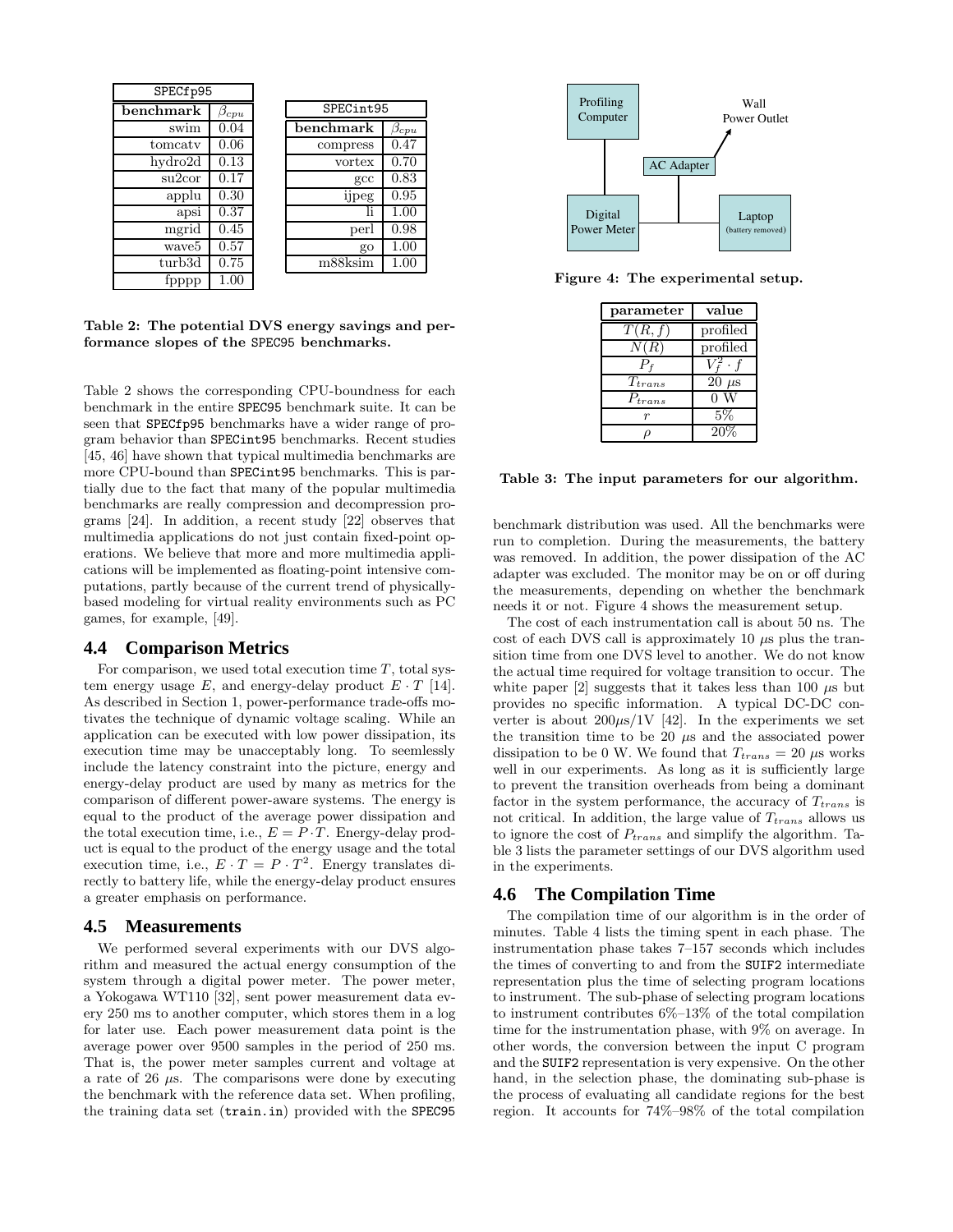|                 | total<br>compilation<br>time | instru-<br>mentation<br>$_{\text{phase}}$ | profiling<br>phase | selection<br>$_{\text{phase}}$ |
|-----------------|------------------------------|-------------------------------------------|--------------------|--------------------------------|
| swim            | 34                           |                                           | 8                  | 19                             |
| tomcaty         | 173                          | 4                                         | 158                | 11                             |
| hydro2d         | 340                          | 44                                        | 173                | 123                            |
| su2cor          | 403                          | 37                                        | 257                | 109                            |
| applu           | 284                          | 83                                        | 13                 | 188                            |
| apsi            | 1264                         | 157                                       | 40                 | 1067                           |
| mgrid           | 190                          | 10                                        | 152                | 28                             |
| wave5           | 544                          | 151                                       | 48                 | 345                            |
| $_{\rm turb3d}$ | 1839                         | 39                                        | 268                | 1532                           |
| fpppp           | 1628                         | 82                                        |                    | 1535                           |

Table 4: The compilation time (in seconds) of our algorithm in various phases.

time for the phase, with the average 83%.

Benchmarks apsi, turb3d and fpppp took the longest compilation times among all benchmarks. The long compilation times can be attributed to the large number of candidate regions and the cost of finding these candidate regions. The current implementation enumerates all possible sequences of a statement list for finding candidate regions. As a result, the cost can be characterized by the number of statement sequences tried. For benchmarks apsi and fpppp, the selection phase evaluated 77,335 and 51,025 candidate regions respectively. In contrast, only 2,044–27,535 candidate regions were evaluated for other benchmarks. The selection phase looked 290,299–340,448 statement sequences for the three benchmarks. It only looked 3,955–118,775 combinations for other benchmarks. Clearly, there is room for improvement in our compiler algorithm.

#### **4.7 Experimental Results**

The experimental results are shown in Table 5. The execution time  $T_r$  and energy consumption  $E_r$  are all relative to the case in which the same program was run on the non-DVS system, i.e., the program is executed at the peak frequency and voltage. Note that the energy consumption is the overall system energy usage, not just the microprocessor's energy usage. It can be seen that program energy savings of 0% to 28% can be achieved with performance degradation of 0% to 4.7%. On average, the energy and energy-delay product are saved 11% and 9%, respectively, with a performance slowdown of 2.15%.

Furthermore, the energy savings of a benchmark using our compiler algorithm correlates negatively with its CPU boundness. Our algorithm is able to identify that benchmark fpppp is extremely CPU-bound (its  $\beta_{cpu} = 1$ ) and therefore cannot be slowed down without significant performance penalties. There is a big gap in terms of energy usage at  $\beta_{cpu} = 0.3$ . It indicates that if an application is CPUbound, our algorithm may not be able to reduce a considerable amount of energy without increase the performance tolerance. As we will see in Section 4.9, none of the DVS algorithm is able to do so if  $\beta_{cpu}$  is greater than 0.5 when only 5% of performance slow-down is allowed.

Our DVS algorithm has introduced a region size constraint, Equation (3), which prefers large region to be selected. In the experiments, this size constraint was set to be 20% or more of the total execution time. If this constraint is dropped, our algorithm will select a different but

| benchmark | selection | $T_r$ (%) | $E_r$ (%)          |
|-----------|-----------|-----------|--------------------|
| swim      | R/600     | 102.93    | 76.88              |
| tomcaty   | R/800     | 101.18    | $\overline{72.05}$ |
| hydro2d   | R/900     | 102.21    | 78.70              |
| su2cor    | R/700     | 100.43    | 86.37              |
| applu     | R/900     | 104.72    | 87.52              |
| apsi      | R/1100    | 100.94    | 97.67              |
| mgrid     | R/1100    | 101.13    | 98.67              |
| wave5     | R/1100    | 104.32    | 94.83              |
| turb3d    | R/1100    | 103.65    | 97.19              |
| fpppp     | P/1200    | 100.0     | 100.0              |
| average   |           | 102.15    | 88.99              |

Table 5: The relative execution time and system energy usage for the SPECfp95 benchmarks using training input train.in.

| $\operatorname{benchmark}$ | std.in                   | selection | $T_r$  |
|----------------------------|--------------------------|-----------|--------|
| swim                       | $ref.900 \rightarrow 45$ | P/700     | 101.10 |
| tomcatv                    | ref,750 $\rightarrow$ 62 | same      | 101.18 |
| hydro2d                    | ref, $200 \rightarrow 6$ | same      | 102.21 |
| su <sub>2</sub> cor        | $ref.40 \rightarrow 5$   | R/800     | 107.31 |
| applu                      | $ref,300 \rightarrow 5$  | R/900     | 103.61 |
| apsi                       | ref.960 $\rightarrow$ 6  | R/900     | 105.00 |
| mgrid                      | $test, 40 \rightarrow 4$ | R/1000    | 102.91 |
| wave5                      | $ref.40 \rightarrow 10$  | R/800     | 102.33 |
| $_{\rm turb3d}$            | ref, $111 \rightarrow 2$ | R/1100    | 106.16 |
| fpppp                      | train                    | same      | 100.00 |

Table 6: The relative execution time and system energy usage for the SPECfp95 benchmarks using training input std.in.

smaller region for benchmark turb3d. Specifically, with the constraint, 64% of time the benchmark is executed at 1100 MHz. In contrast, without the constraint, 31% of time the benchmark is executed at 700 MHz. Both selections are able to reduce the energy usage by 3%. However, the performance penalty becomes 10% if such a size constraint is not included. This particular case illustrates the importance of introducing Equation (3).

#### **4.8 Different Training Inputs**

A common question for profile-based algorithms is how much the quality of the results is affected by the different training inputs. In this section, we evaluate such an impact using another training data set std.in developed by Burger [9]. For SPECfp95 benchmarks, since they all have a common structure of an initialization phase followed by repetitions of a computation phase, in most cases data set std.in uses the same reference data set but reduces the number of repetitions. Table 6 column "std.in" gives the definition of data set std.in for SPECfp95 benchmarks. For example, data set std.in for benchmark swim uses the same reference data set but reduces the repetitions from 900 down to 45. Note that benchmarks mgrid and fpppp do not use the reference data set as input.

The column "selection" in Table 6 lists the slow-down strategy our compiler finds if data set std.in is used as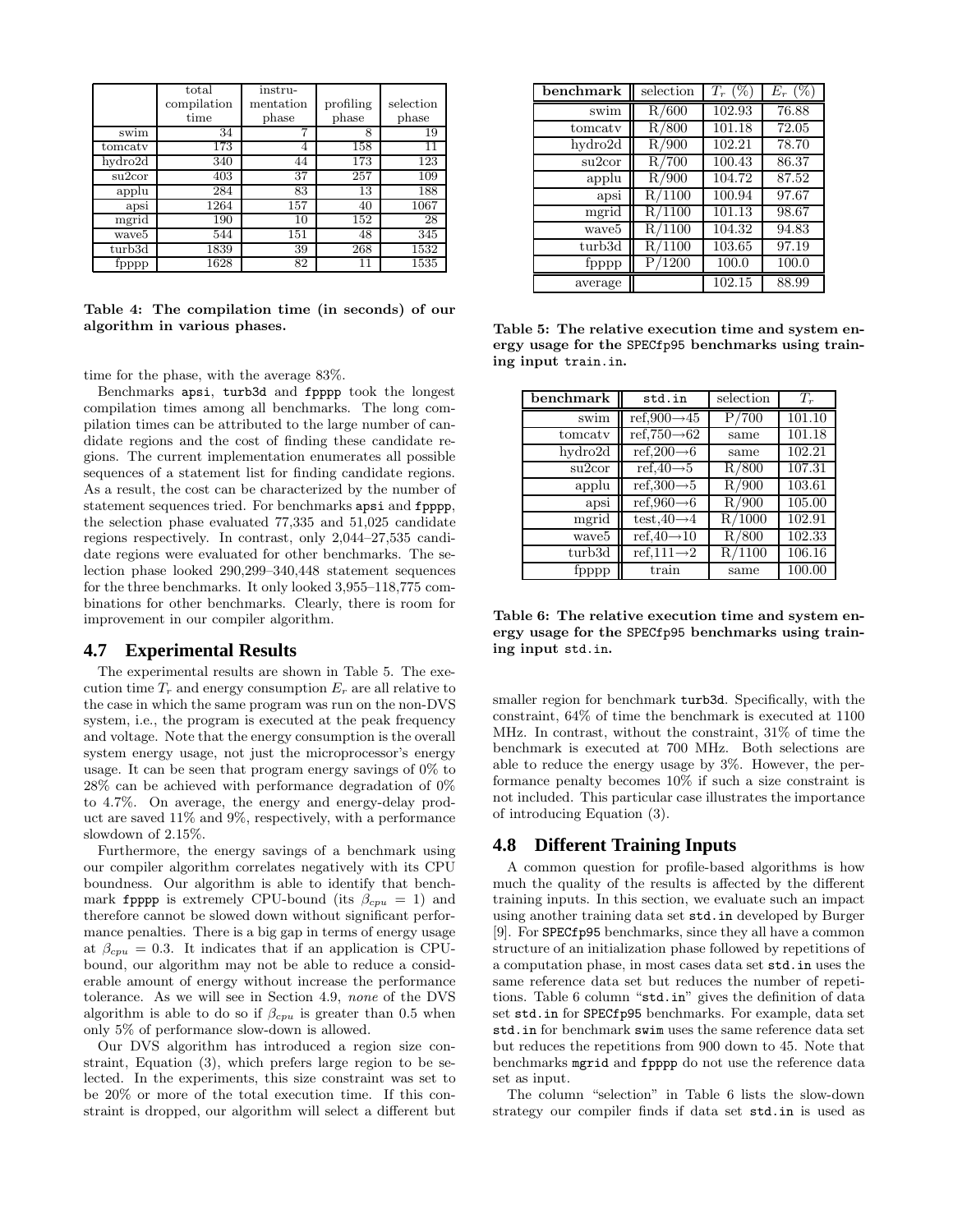

Figure 5: The relative energy usage of our compiler approach using training inputs train.in and std.in and the potential energy savings.

the training input. Except those benchmark rows marked "same", our compiler algorithm found different regions to slow down at different speed if using std.in. However, as shown in Figure 5, the quality of slow-down strategies using different training inputs is quite similar in terms of energy usage. Similar conclusion can be drawn for the energy-delay product as well.

For benchmarks swim and su2cor, using data set std.in as training input seems to produce better results. This is due to the different CPU boundness values provided by the two different data sets. For the reference data set of swim, the CPU boundness  $\beta_{cpu}$  is 0.04. In contrast, data set std.in provides  $\beta_{cpu} = 0.07$  and data set train.in provides  $\beta_{cpu}$  $= 0.19$ . Since data set std.in more closely models the CPU boundness of the reference data set, our algorithm was able to find a better slow-down strategy. Similarly, the reference data set of su2cor provides  $\beta_{cpu} = 0.17$ , while the data sets std.in and train.in provides  $\beta_{cpu} = 0.25$  and 0.47, respectively. As a result, our algorithm was able to exploit more memory boundness of the benchmark and produced a better energy-delay product value.

#### **4.9 Comparison with Other Algorithms**

A natural follow-up question is how effective our compiler algorithm is as compared to the other proposed DVS algorithms. We would like to point out that many of the existing DVS algorithms have a set of parameters that can be tuned. While it is possible to manipulate these parameters to get better effectiveness of the algorithms, it is still an open question how to do this in a systematic fashion. For example, Grunwald et al. [15] studied several interval-based OSdirected algorithms and found that the effectiveness of the best algorithm they studied depends on the selected threshold values which are data sensitive.

To avoid the complications due to different settings of algorithm parameters, we have developed a methodology to compute the potential energy savings any DVS algorithm can generate [17]. Specifically, given the set of measured execution time and system power  $\{ (T_f, P_f) \}$  at various frequencies f, the minimum energy usage  $E_r^*$  can be derived

by solving the following linear programming problem.

$$
E_r^* = \min_{t_f} (\sum_f P_f \cdot t_f) / (P_{f_{max}} \cdot T_{f_{max}})
$$

subject to

$$
\sum_{f} t_f \le (1+r) \cdot T_{f_{max}}, \quad \sum_{f} t_f / T_f = 1, \quad 0 \le t_f
$$

The optimal DVS algorithm  $\{t_f\}$  determines the duration (in seconds) at each frequency  $f$  such that the relative energy usage  $E_r$  is minimized while the deadline is met and the required workload is performed.

Figure 5 compares the energy usage derived by our DVS algorithm and the theoretical lower bound. It can be seen that in many cases our algorithm has energy reduction very close to the lower bound, within 6%. In a few benchmarks, the lower bounds are larger than those using our algorithm. For example, the largest error occurs for benchmark su2cor using data set std.in, which is 5% more. It is because our algorithm does not guarantee that the performance constraint will always be satisfied. The main reason is that the training input and the reference input may have different behaviors in terms of CPU-boundness. In this case our algorithm generated the performance slow-down. For benchmark su2cor, since our algorithm generates performance slow-down of 7.3%, we can replace  $r = 5\%$  by  $r = 7.3\%$ when computing  $E_r^*$ . As a result, the difference drops down to 1.2%. We believe the inaccuracy of 1.2% comes from the measurement errors when acquiring  $T_f$  and  $P_f$  experimentally. Nevertheless, the difference in energy usage between our algorithm and the theoretical optimum is never greater than 2% for all tests we have done.

## **4.10 Multiple Region Extension**

Our compiler algorithm assumes that only one region is allowed to be slowed down. This can certainly be relaxed to allow multiple regions to be slowed down. One way to do so is to formulate the algorithm as solving a zero-one integer linear programming problem (ZILP), as follows. Given a program  $P = \bigcup_i R_i$ , we are trying to find out the values for zero-one variables  $\theta(R_i, f)$  that solves the following minimization problem:

$$
\min_{\theta} \sum_{i,f} \theta(R_i,f) \cdot P_f \cdot T(R_i,f) + P_{trans} \cdot N_{trans}
$$

subject to

$$
\sum_{i,f} \theta(R_i, f) \cdot T(R_i, f) + T_{trans} \cdot N_{trans} \le (1+r) \cdot T(P, f_{max})
$$
  

$$
\sum_{f} \theta(R_i, f) = 1
$$

where

$$
N_{trans} = \sum_{i,j} N(R_i, R_j) \cdot \frac{1}{2} \cdot \sum_{f} |\theta(R_i, f) - \theta(R_j, f)|
$$

Solution  $\theta(R_i, f) = 1$  means that region  $R_i$  is executed at frequency  $f$ , 0 if not. Note that the total number of transitions  $N_{trans}$  is  $2 \cdot N(R)$  in the single-region algorithm. In the multi-region algorithm, it is replaced by a more complex equation. The equation enumerates all pairs of regions  $R_i$  and  $R_j$  and accumulates the number of transitions from  $R_i$  to  $R_j$ , as indicated by  $N(R_i, R_j)$ , if the two regions are assigned with different frequencies, as indicated by  $\frac{1}{2} \cdot \sum_f |\theta(R_i, f) - \theta(R_j, f)|$ .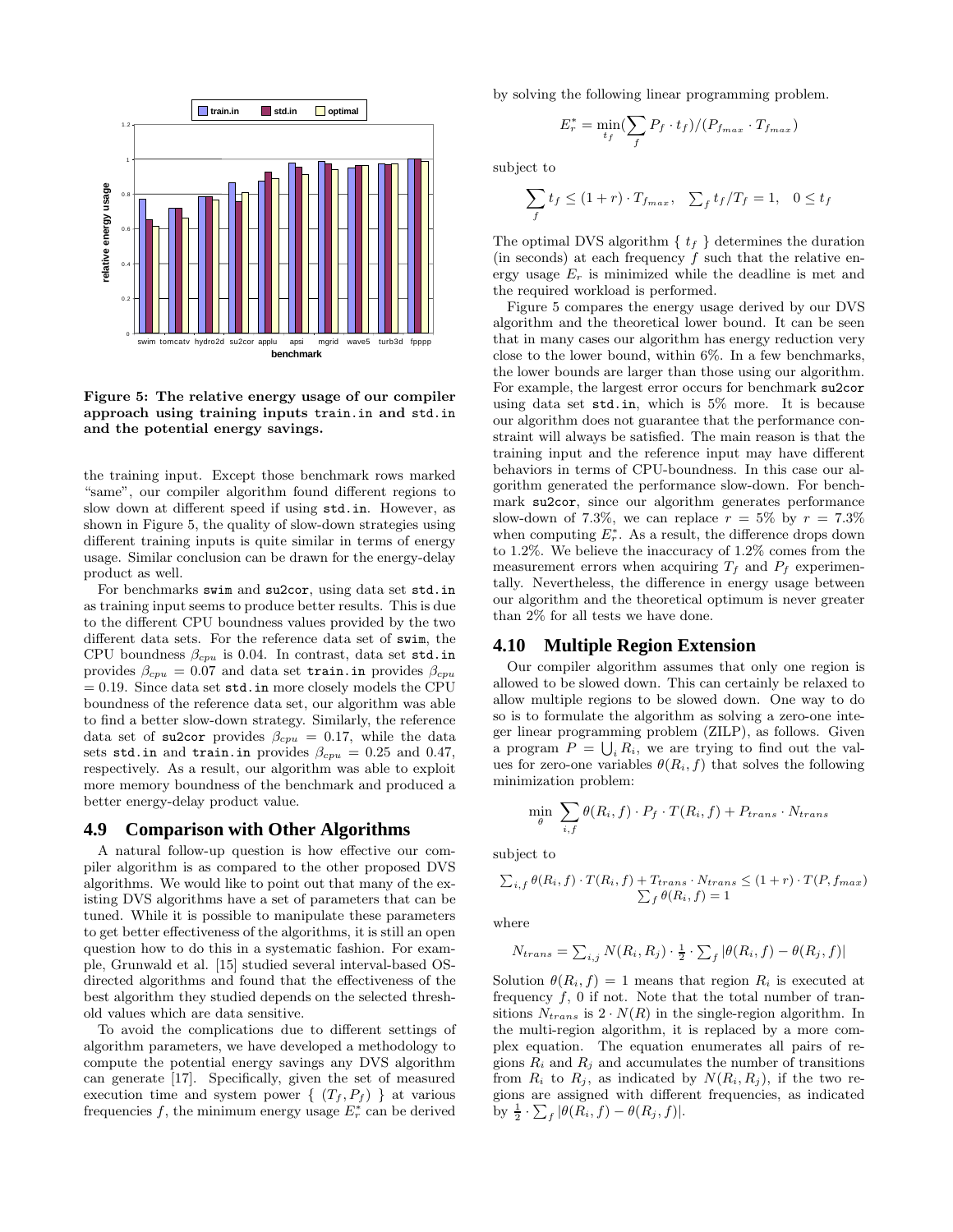To estimate  $N(R_i, R_j)$  from the profile  $N(R)$ , a transition graph is constructed through inter-procedural analysis. A transition graph is a directed graph whose nodes are regions  $R_i$  and edges are weighted by  $N(R_i, R_j)$ . The current prototype implements reaching definition analysis and approximates the number of transitions between regions  $N(R_i, R_j)$ . More details can be found in [18]. Note that, the problem formulation is new, which unfortunately introduces more variables to solve due to the discreteness of the DVS levels.

ZILP problems are in general considered hard problems due to the combinatorial aspect of integer programming. Experiences tell us that when the number of transitions exceeds over 50, the solver has a hard time to solve it efficiently, i.e., within a reasonable time. In our experiments, we set the reasonable time as an hour. Unfortunately, except benchmarks swim and tomcatv, the rest of SPECfp95 benchmarks have the number of transitions more than 50 and cannot be solved efficiently. On one hand, techniques need to be invented to reduce the problem size or approximate the optimal solutions. On the other hand, as shown in Section 4.9, single-region algorithm is not far from the optimal DVS algorithm in terms of producing energy efficient programs. There is not much room for improvement because of multiple region flexibility. In general, this is good news since the multi-region algorithm is more complicated to implement and less efficient in terms of compilation time.

#### **4.11 System Design Concerns**

In this section we present an interesting comparison of two commercial laptop systems. One system has a highperformance processor with a more efficient memory subsystem, and the other system has a low-power processor with a less efficient memory subsystem. Both systems support DVS using different DVS algorithms. We compare the two systems for their energy efficiency.

The high-performance system is the Compaq Presario laptop, which is equipped with our DVS algorithm. The lowpower system is the Fujitsu LifeBook P2040 laptop, which is operated by another DVS algorithm, the LongRun technology [11]. Table 7 compares the two systems, including their DVS support and memory system performance. It can be seen that the Presario computer is high-power and has a worse power-performance efficiency (MIPS/W). The ratios were computed by running the Dhrystone 2.1 benchmark on the two systems. On the other hand, its memory system performance is better. Both computers have similar memory latency, but the memory bandwidth (MB/s) of the Presario computer is larger. In addition, it provides more memorylevel parallelism (MLP), i.e., it allows multiple outstanding cache misses. The memory bandwidth was computed using the STREAM benchmark [47]. The memory latency and the memory-level parallelism ratio were derived using the LMbench benchmark [26].

The comparison of the two systems is shown in Figure 6. The baseline is the energy-delay product on the Presario computer with our DVS algorithm disabled. The LongRun technology is set to the economy mode with all five performance levels available. It can be seen that in some benchmarks such as swim and hydro2d, applying our DVS algorithm on a less power-efficient system results in better energy efficiency. Furthermore, for CPU-bound applications such as wave5 and fpppp, even the high-performance non-

| spec           | Compaq<br>Presario 715US | Fujitsu<br>LifeBook P2040 |
|----------------|--------------------------|---------------------------|
|                | <b>AMD</b>               | <b>Transmeta</b>          |
| $\mathrm{CPU}$ | mobile Athlon 4          | Crusoe TM5800             |
|                | <b>RISC</b>              | <b>VLIW</b>               |
|                | out-of-order             | in-order                  |
| cache          | 384KB                    | 512KB                     |
|                | $600-1200$ MHz           | 300-800 MHz               |
|                | $1.15 - 1.45$ V          | $1.0 - 1.3$ V             |
| levels         |                          | 5                         |
| $P_{dhry}$     | 52.79 W                  | 13.65 W                   |
| MIPS/W         | 29.24                    | 45.47                     |
| $l_{mem}$ (ns) | 210.6                    | 195.7                     |
| MLP            | 2.5                      | 1.0                       |
| MB/s           | 436.4                    | 347.1                     |

Table 7: The DVS support and power breakdown of the two laptops we tested.



Figure 6: The relative energy-delay product of our compiler approach and the LongRun technology with respect to the Presario notebook without DVS. The energy is the entire system energy.

DVS system has much smaller energy-delay products. On average, the high-performance Presario computer together with our DVS algorithm reduces the energy-delay product by 9%. In contrast, the low-power LifeBook computer with the LongRun technology is 4% more than the Presario computer without any DVS algorithm enabled.

There are at least two reasons why the high-performance high-power system performs better in some cases. First of all, the high-performance features of the system pays off by reducing the total execution time significantly, though the power dissipation (i.e., energy usage per second) is higher due to the implementation of these features. Secondly, the energy usage of the processor in the Presario computer is significant. At the peak performance level, 64% of the total system power can be attributed to the processor for the Presario computer. In contrast, the processor of the LifeBook computer only contributes 27%.

Although AMD has an on-line DVS algorithm as part of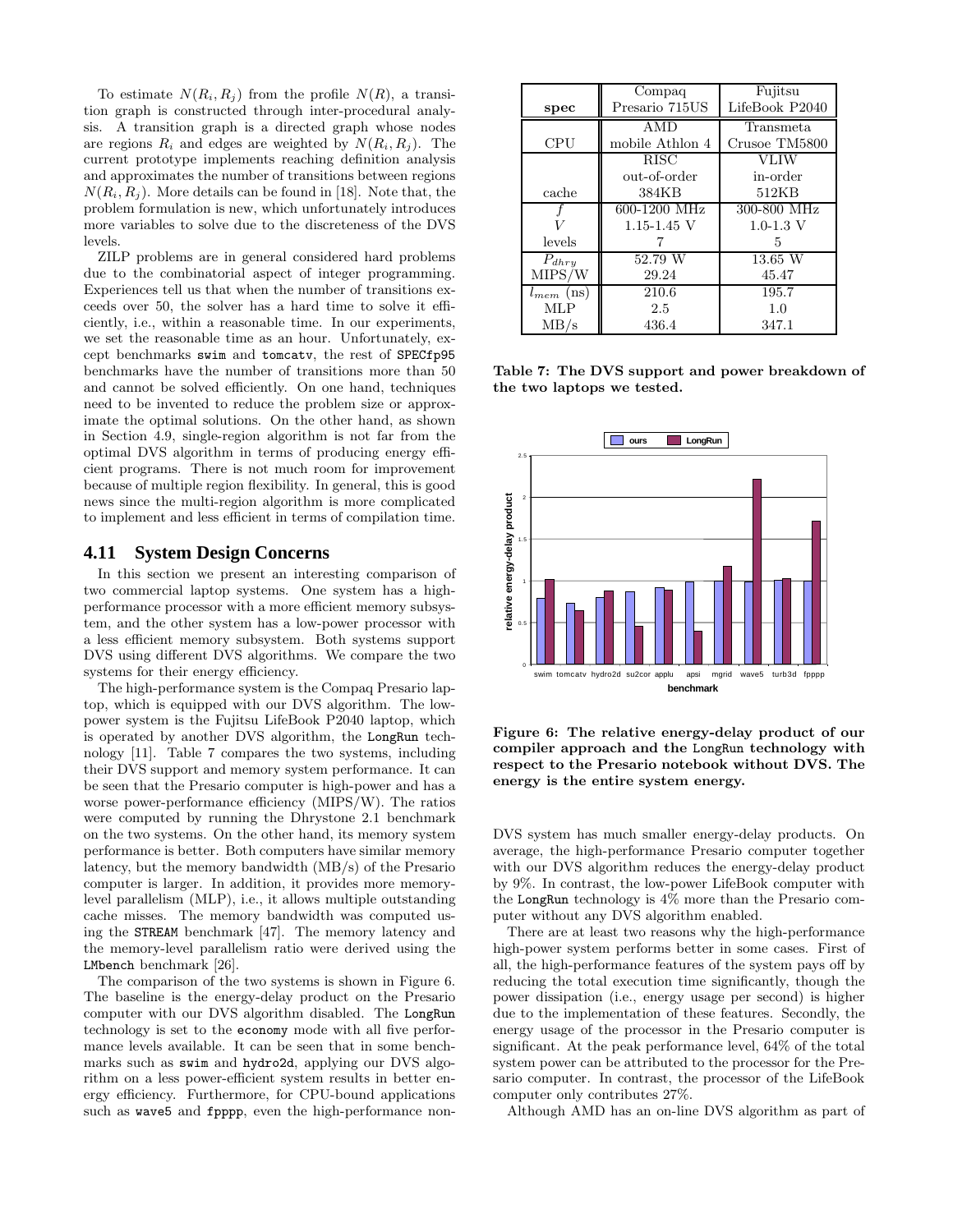the PowerNow! technique we are not able to compare it against our DVS algorithm since the software is only executed on the Microsoft Windows system.

## **5. CONCLUSIONS AND FUTURE WORK**

In this paper we have discussed a novel compiler algorithm that effectively utilizes dynamic voltage scaling to save energy. The algorithm picks a single region to be executed at a lower performance level without introducing serious performance degradation. A prototype implementation based on the SUIF2 compiler infrastructure was used to evaluate the algorithm on the SPECfp95 benchmarks. Physical measurements showed that significant energy savings in the range of 0% to 28% can be achieved with performance penalties between 0% and 4.7% for the SPECfp95 benchmarks. On average, the energy and energy-delay product are reduced by 11% and 9%, respectively, with a performance slowdown of 2.15%. To the best of our knowledge, this work presents one of the first working implementation of DVS algorithms and one of the first to evaluate DVS algorithms through physical measurements.

We plan to study the impact of locality optimizations on the effectiveness of our DVS algorithm. Most advanced locality optimizations try to reduce the memory stalls to improve performance while our DVS algorithm exploits memory stalls for energy reduction. An early work [16] has shown that there are still plenty of opportunities to apply our DVS algorithm to the highly optimized codes. It is also observed that in some cases the less successful optimization lead to higher energy savings. We plan to perform a similar study on real systems to see whether these observations still hold.

### **6. ACKNOWLEDGEMENTS**

This research was partially supported by NSF CAREER award CCR-9985050.

#### **7. REFERENCES**

- [1] N. AbouGhazaleh, D. Mossé, B. Childers, and R. Melhem. Toward the placement of power management points in real time applications. In Proceedings of the Workshop on Compilers and Operating Systems for Low Power, September 2001.
- [2] Advanced Micro Devices, Inc. Mobile AMD athlon 4 processor model 6 CPGA data sheet. Publication 24319, November 2001.
- [3] A. Azevedo, I. Issenin, R. Cornea, R. Gupta, N. Dutt, A. Veidenbaum, and A. Nicolau. Profile-based dynamic voltage scheduling using program checkpoints in the COPPER framework. In Proceedings of Design, Automation and Test in Europe Conference, March 2002.
- [4] D. Bailey. 21st century high-end computing. In Invited Talk, Applications, Algorithms, and Architectures Workshop for BlueGene/L, August 2002.
- [5] F. Bellosa. The benefits of event-driven energy accounting in power-sensitive systems. In Proceedings of 9th ACM SIGOPS European Workshop, September 2000.
- [6] S. Borkar. Design challenges of technology scaling. IEEE Micro, 19(4):23–29, July/August 1999.
- [7] D. Brooks, V. Tiwari, and M. Martonosi. Wattch: A framework for architectural-level power analysis and

optimizations. In 27th International Symposium on Computer Architecture , June 2000.

- [8] T. Burd and R. Brodersen. Energy efficient CMOS microprocessor design. In the 28th Hawaii International Conference on System Sciences , January 1995.
- [9] D. Burger. Hardware Techniques to Improve the Performance of the Processor/Memory Interface. PhD thesis, Computer Sciences Department, University of Wisconsin-Madison, 1998.
- [10] L. Chandrasena and M. Liebelt. A rate selection algorithm for quantized undithered dynamic supply voltage scaling. In Proceedings of the International Symposium on Low-Power Electronics and Design , August 2000.
- [11] Transmeta Corporation. http://www.transmeta.com.
- [12] K. Flautner and T. Mudge. Vertigo: Automatic performance-setting for linux. In Proceedings of the 5th Symposium on Operating Systems Design and Implementation, December 2002.
- [13] K. Flautner, S. Reinhardt, and T. Mudge. Automatic performance-setting for dynamic voltage scaling. In Proceedings of the 7th Annual International Conference on Mobile Computing and Networking, July 2001.
- [14] R. Gonzalez and M. Horowitz. Energy dissipation in general purpose microprocessors. IEEE Journal of Solid-State Circuits, 31(9):1277–1284, September 1996.
- [15] D. Grunwald, P. Levis, K. Farkas, C. Morrey III, and M. Neufeld. Policies for dynamic clock scheduling. In Proceedings of the 4th Symposium on Operating System Design and Implementation , October 2000.
- [16] C.-H. Hsu and U. Kremer. Dynamic voltage and frequency scaling for scientific applications. In Proceedings of the 14th annual workshop on Languages and Compilers for Parallel Computing , August 2001.
- [17] C.-H. Hsu and U. Kremer. Compiler-directed dynamic voltage scaling for memory-bound applications. Technical Report DCS-TR-498, Department of Computer Science, Rutgers University, August 2002.
- [18] C.-H. Hsu and U. Kremer. Single region vs. multiple regions: A comparison of different compiler-directed dynamic voltage scheduling approaches. In Workshop on Power-Aware Computer Systems , 2002.
- [19] C.-H. Hsu, U. Kremer, and M. Hsiao. Compiler-directed dynamic frequency and voltage scheduling. In Workshop on Power-Aware Computer Systems , November 2000.
- [20] C.-H. Hsu, U. Kremer, and M. Hsiao. Compiler-directed dynamic voltage/frequency scheduling for energy reduction in microprocessors. In Proceedings of the International Symposium on Low-Power Electronics and Design , August 2001.
- [21] T. Ishihara and H. Yasuura. Voltage scheduling problem for dynamically variable voltage processors. In International Symposium on Low Power Electronics and Design , pages 197–202, August 1998.
- [22] S. Kim and A. Somani. Characterization of an extended multimedia benchmark on a general purpose microprocessor architecture. Technical Report DCNL-CA-2000-002, Electrical and Computer Engineering Department, Iowa State University, 2000.